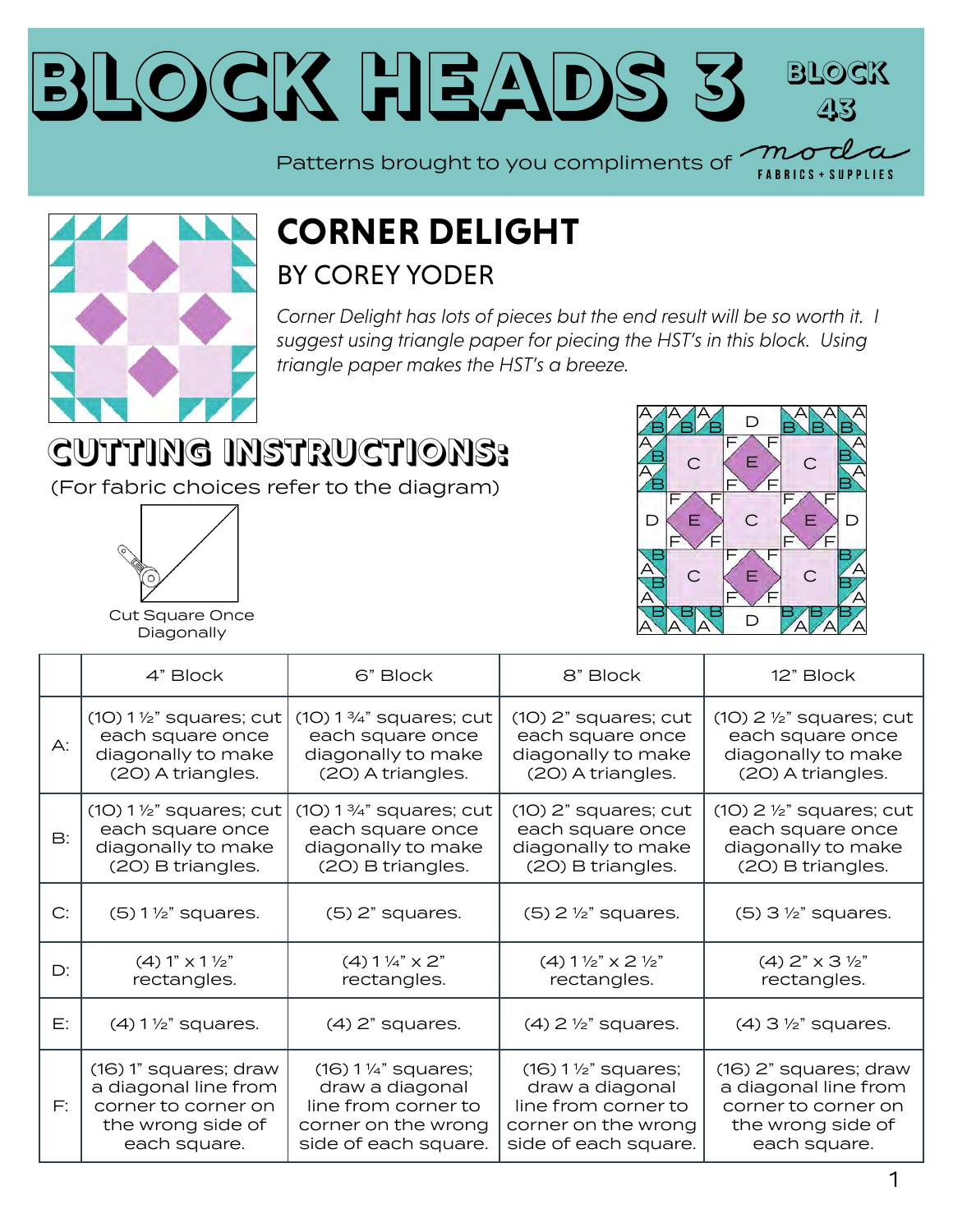## **ASSEMBLY INSTRUCTIONS:**

- 1. Begin block assembly by making HST units using A and B triangles. Place (1) A triangle and (1) B triangle right sides together and edges aligned.
- 2. Sew along the longest edge of the triangles using a ¼" seam.
- 3. Press to the darkest triangle.
- 4. Repeat to make (20) identical HST units. Trim all HST units using the following guide for each block size:
	- a.  $4$ " Block: 1" x 1" unfinished ( $\frac{1}{2}$ " x  $\frac{1}{2}$ " finished)
	- b. 6" Block:  $1\frac{1}{4}$ " x  $1\frac{1}{4}$ " unfinished  $\left(\frac{3}{4}$ " x  $\frac{3}{4}$ " finished)
	- c. 8" Block:  $1\frac{1}{2}$ " x  $1\frac{1}{2}$ " unfinished (1" x 1" finished)
	- d. 12" Block: 2" x 2" unfinished  $(1 \frac{1}{2}$ " x 1 $\frac{1}{2}$ " finished)
- 5. Make diamond units for the block using (1) E square, (4) F squares with drawn diagonal lines and stitch and flip techniques. Place (1) F square onto (2) opposite corners of the E square, right sides together and edges aligned.
- 6. Sew along the drawn diagonal lines.
- 7. Trim the outermost excess fabric to  $\frac{1}{4}$ " and press to the corner.
- 8. Repeat stitch and flip techniques on both remaining E square corners to complete (1) stitch and flip unit.
- 9. Repeat to make (4) identical diamond units. Please note that unfinished diamond unit sizing will be equal to the E square cut size in the cutting chart.







10. Continue block assembly by laying out (4) diamond units and (5) C squares as shown. Sew together in (3) rows, pressing all seams to the C squares. Arrows indicate pressing instructions.





2

11. Next, place A/B HST units and D rectangles around the perimeter of the block center. Sew together as shown in the diagram. Arrows indicate pressing instructions.



Block 43 - Corner Delight

Corey Yoder

Block 43 - Corner Delight